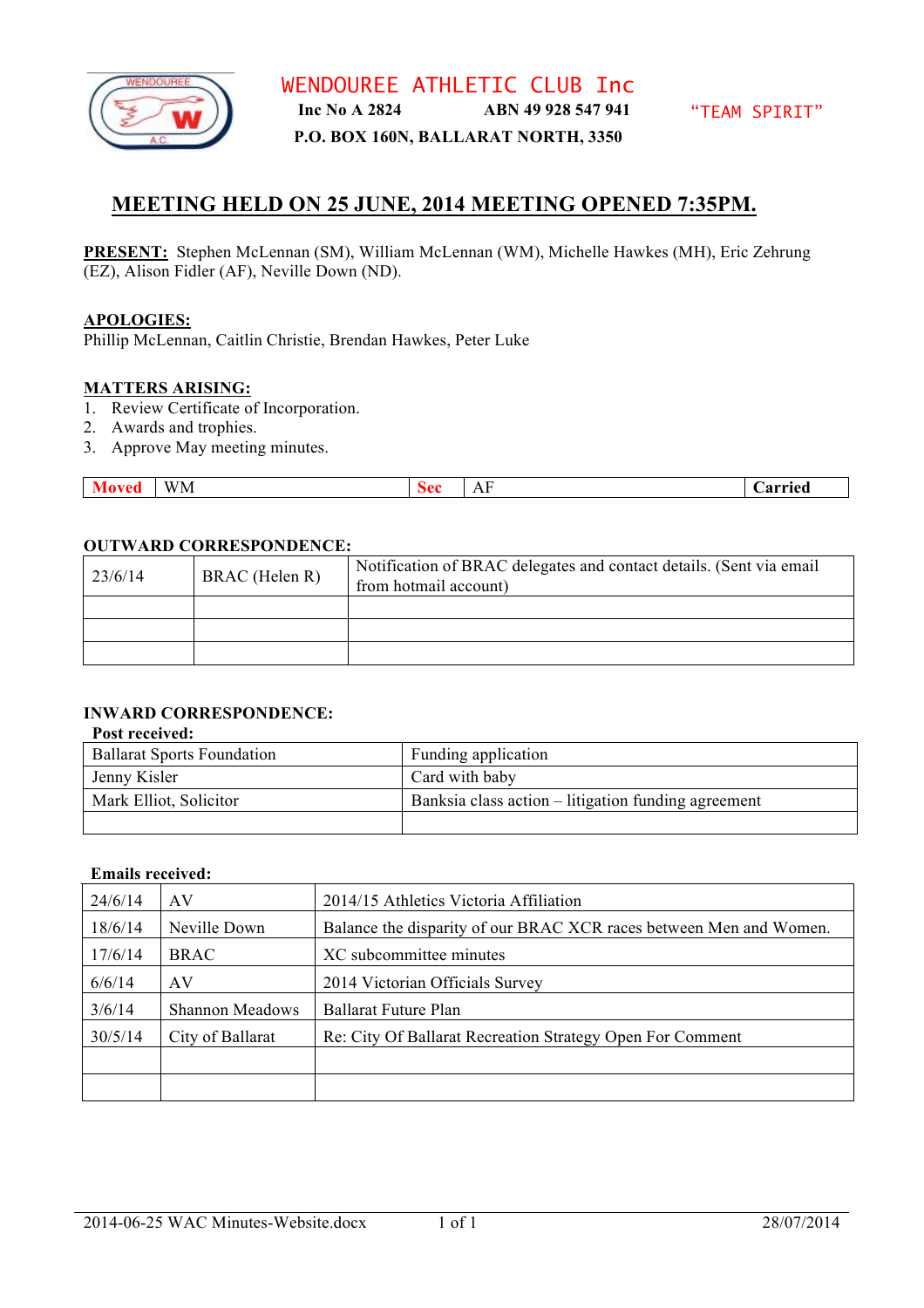## **ACCOUNTS FOR PAYMENT:**

|                    | <b>Item</b>                  | Amount   |
|--------------------|------------------------------|----------|
|                    | <b>BRAC Charles Suffren.</b> | 80.00    |
|                    | AV Club affiliation fee.     | 300.00   |
|                    |                              |          |
|                    |                              |          |
|                    |                              |          |
|                    |                              |          |
|                    |                              |          |
|                    |                              |          |
|                    |                              |          |
|                    |                              |          |
|                    |                              |          |
|                    | <b>Total</b>                 | \$380.00 |
|                    |                              |          |
| <b>Moved</b><br>WM | <b>Sec</b><br><b>MH</b>      | Carried  |

#### **TREASURER'S REPORT:**

#### **Refer to report**

| $\mathbf{a}$           |               |    |    |        |
|------------------------|---------------|----|----|--------|
| . .<br>$\overline{11}$ | $\rightarrow$ | Λ0 | MН | arried |

### **REPORTS:**

#### **FINANCIAL REPORT**: (Brendan Hawkes)

- 1. Bendigo Bank. Reinvest \$7,628.31 at 3.35%
- 2. Letter to debenture holders in Banksia Securities Limited. Banksia class action litigation funding agreement. Seeks signing by depositors. Discussion. No benefit in signing. No disadvantage to not signing.

| Move. Take no action of Banksia class action – litigation funding agreement. |  |
|------------------------------------------------------------------------------|--|
|                                                                              |  |

|  |  | $- - - -$<br>WM |  | $\sim$<br>$\overline{ }$<br>. | .<br>$ -$<br>ıcu |
|--|--|-----------------|--|-------------------------------|------------------|
|--|--|-----------------|--|-------------------------------|------------------|

#### **SOCIAL REPORT:** (Michelle Hawkes)

1. 26 July. Possible date for social function. Two athletes competing in WA. Raffle tickets.

### **FUNDRAISING REPORT:** (Steve McLennan)

1. Three new sources for cans and bottles.

#### **WOADY YALOAK REPORT:** (By Peter Luke via Michelle Hawkes.)

- 1. All going well. Sponsor contributing \$1200 per year. New families. Mothers arranging runs.
- 2. Haddon run on 2 August.

#### **BRAC REPORT:** (Stephen McLennan)

- Annual General Meeting.
- 1. New board is:
	- President. Rod Griffin.
	- VP. Paul Burge.
	- Secretary. Sarah Davis.
	- Treasurer. Shannon Meadows.
	- Board. Stephen McLennan.
	- Board. Neville Down.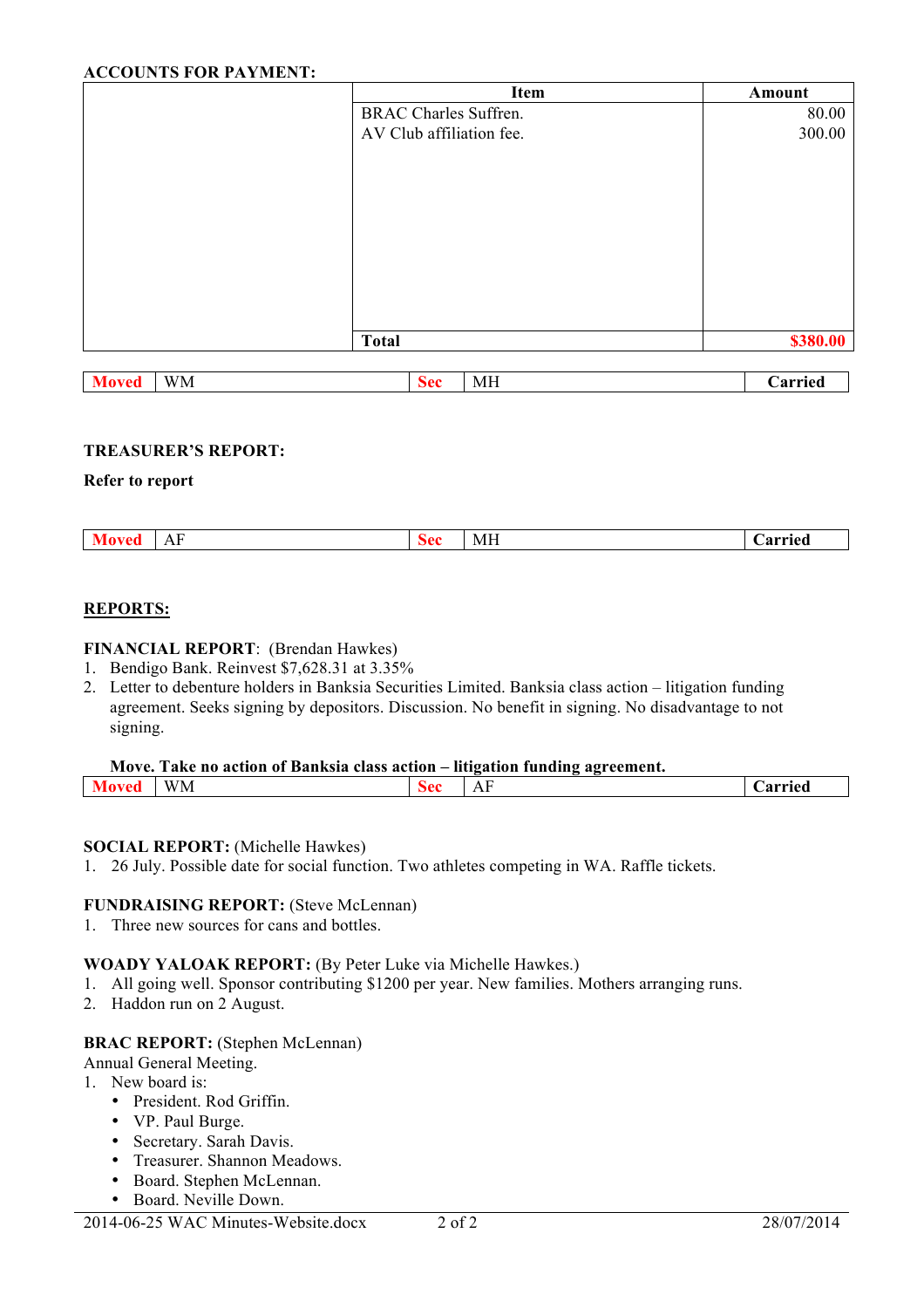- Board. Helen Rieniets.
- Board. Greg Brown.
- Board. Jamie Lawlor.
- Board. Mark Dobbyn.
- 2. Presentation by AV.
	- Wendouree highest club membership in Ballarat.
	- Ballarat membership up by  $3\%$ .
- 3. Received cheque for \$300 from canteen.

# **TRACK REPORT (incl ATHLETICS VICTORIA)**: (Stephen McLennan) Nil

# **JUNIOR REPORT:** (By Brendan Hawkes.)

1. Going well. Low numbers.

# **CROSS COUNTRY REPORT:** (Michelle Hawkes)

| May  |    | AV (XCR Round 3) Brimbank Park | Full results available on website |
|------|----|--------------------------------|-----------------------------------|
|      | 31 | Double By-pass 6.5km.          | Full results available on website |
| June |    | <b>BRAC Charles Suffren.</b>   | Full results available on website |
|      | 14 | Schnyder handicap.             | Full results available on website |
|      | 21 | AV (XCR round 4) Bundoora      | Full results available on website |
|      | 21 | Eureka Challenge (combined).   | Full results available on website |

- 1. Bundoora results.
	- Nick Fidler.  $4<sup>th</sup>$ . U14.
	- Sam Williams.  $1<sup>st</sup> U15 (11<sup>th</sup> U15/U16)$
	- Justine Bleicher.  $11^{th}$ , U14.
	- Alyssa Britnell.  $24<sup>th</sup>$ . U18.
	- Ella Catterson.  $30<sup>th</sup>$ . U18.
	- Matt Catterson.  $42<sup>nd</sup>$ . U14.
	- Josh Hawkes.  $65^{\text{th}}$ . U15.
	- Lucas Shugg.  $6^{\text{th}}$ . U17.
	- Angela Williams.  $1^{st}$  40-44 /  $11^{th}$  overall.
- 2. Lap of Lake.
	- 2:00. 2km juniors race.
	- $\bullet$  2:15. Men/women.
	- $\cdot$  3:00 Men/women

|  | ----<br>WM. | ממצ | M F |  |
|--|-------------|-----|-----|--|
|--|-------------|-----|-----|--|

## **GENERAL BUSINESS:**

| Steve McLennan: | Brackenbury Classic.<br>Ι.<br>Moved to 8:30am on 2 November (5km / 10km / 21km.) Date avoids clashing<br>with Run Ballarat (17 October.)<br>Online entry "EntryZone". Takes \$1 from every entry. (\$5/\$15/\$20)<br>$\bullet$<br>respectively.) Add \$5 each to all categories for on the day registration<br>(collected by club). |
|-----------------|-------------------------------------------------------------------------------------------------------------------------------------------------------------------------------------------------------------------------------------------------------------------------------------------------------------------------------------|
| Eric Zehrung:   | 1. Review Certificate of Incorporation, 1984.<br>Review draft Certificate of Incorporation and hand written notes supplied<br>a)<br>by Phil McLennan at May 2014 committee meeting. Conclude that<br>documents were a preliminary version.<br>Model rules for an incorporated association is a template.                            |